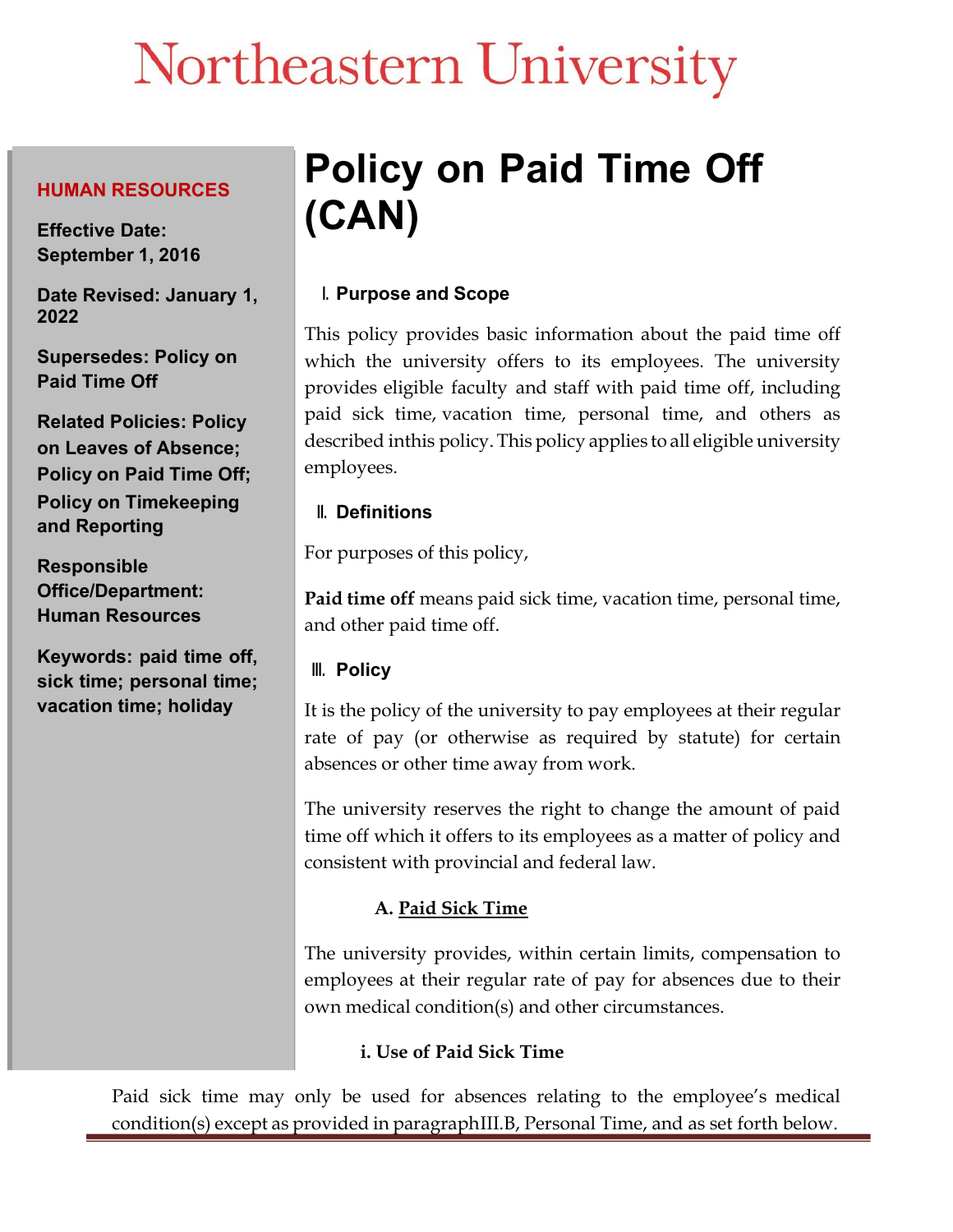Up to a maximum of forty (40) hours of sick time per year may be used for the following purposes:

- a. To care for a physical or mental illness, injury, or medical condition that requires home care, professional medical diagnosis or care, or preventative medical care affecting the employee or the employee's child, spouse (including common law partners), parent, or parent of a spouse;
- b. To attend routine medical appointments of the employee or the employee's child, spouse, parent, or parent of a spouse;
- c. To travel to and from an appointment, a pharmacy, or other location related to the purpose for which earned sick time was taken; or
- d. To address the psychological, physical, or legal effects of domestic violence on the employee or the employee's dependent child.

Employees should notify their supervisors in advance if the need for earned sick time is foreseeable. If an employee anticipates a multi-day absence from work, employees must provide notification of the expected duration of the leave, or, if unknown, must provide notification on a daily basis, unless the circumstances make such notice unreasonable.

Use of earned sick time that is unforeseeable must be reported to employees' supervisors as soon as is practicable. Both employees and supervisors are responsible for maintaining accurate paid sick time information.

Employees who are eligible for and use earned paid sick time may be required to submit documentationto the HR Leave Management Team documentation signed by a health care providercertifying that the use of earned paid sick time was for an authorized purpose when the absence:

- 1. exceeds twenty-four (24) consecutively scheduled work hours or three (3) consecutively scheduled workdays;
- 2. occurs within two (2) weeks prior to an employee's final scheduled day of work before termination of employment, except in the case of temporary employees; or
- 3. occurs after four (4) unforeseeable and undocumented absences within a three (3) month period.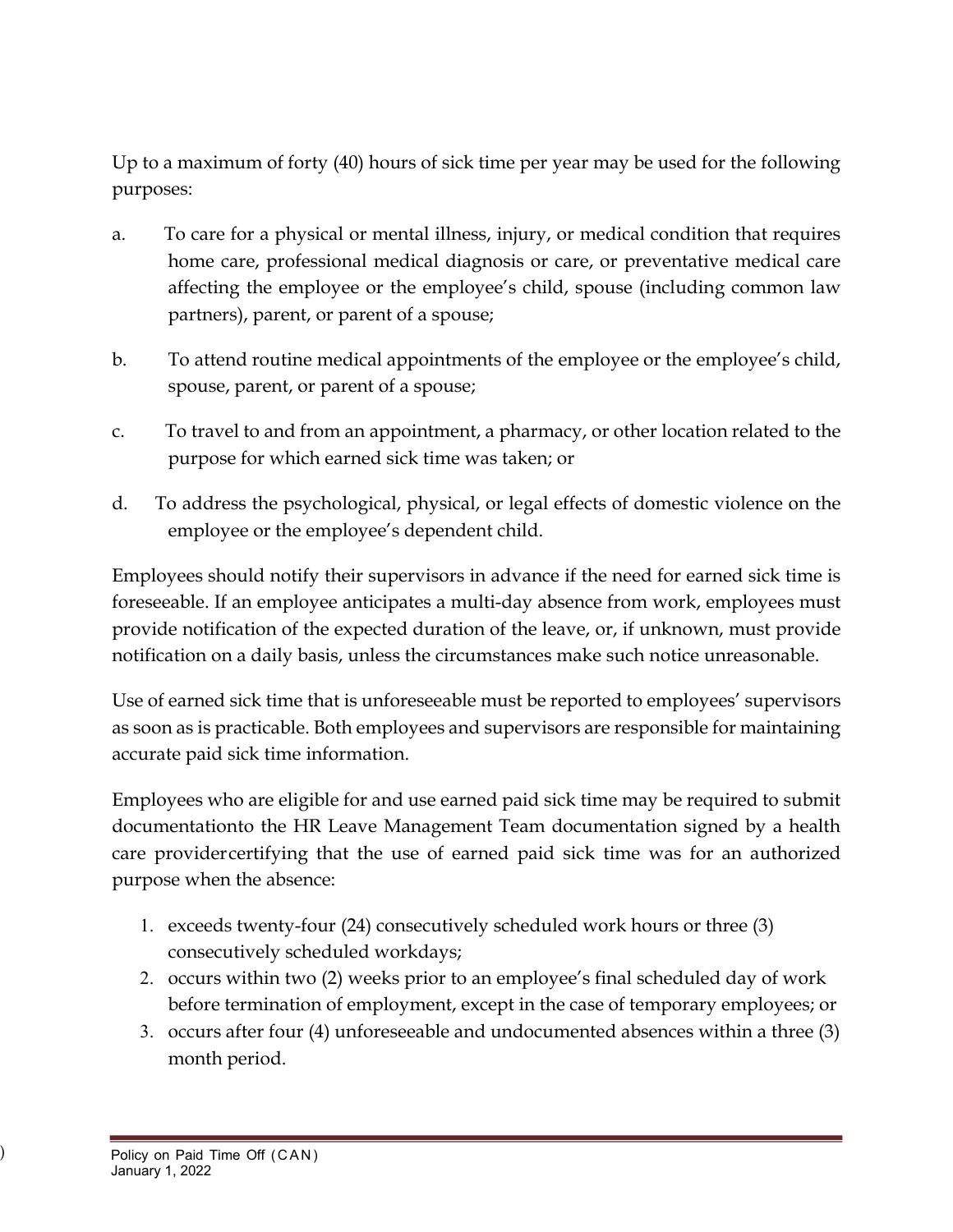Employees who do not have a health care provider may provide a signed written statement evidencing the need for the use of earned paid sick time for an authorized purpose in lieu of certification by a health care provider in the event documentation is required.

The university may require employees to provide a fitness-for-duty certification, a work release, or other documentation from a medical provider before returning to work after an absence during which earned sick time was used.

If a benefits eligible employee is absent in excess of five (5) consecutive workdays due to a medical condition, the employee and/or the employee's supervisor must contact the HR Leave Management Team as the employee may be eligible for leave. Please refer to the Policy on Leaves of Absence for more information.

Entitlement to paid sick days is not in addition to an employee's entitlement (if any) to Personal Emergency Leave under the *Employment Standards Act, 2000.* To the extent permitted by law, any paid sick days that are taken will count against the employee's entitlement (if any) to Personal Emergency Leave.

# **ii. Accrual of Sick Time for Benefits Eligible Employees**

The accrual and use of paid sick leave is based on the employee's date of hire/anniversary date of employment.

# a. **Accrual for Faculty and Salaried Administrative Professional Employees**

Benefits eligible employees paid on a semi-monthly basis earn paid sick time based upon the number of years of service. The amount of paid sick time is allotted on the first day of employment and renewed each fiscal year. If an employee is on leave or inactive on the anniversary date, the renewal will occur when the employee returns to work. The following table gives the specific details. Employees paidsemi-monthly who work less than full-time will accrue a pro-rated amount of paid sick time based upon their years of service and hours worked.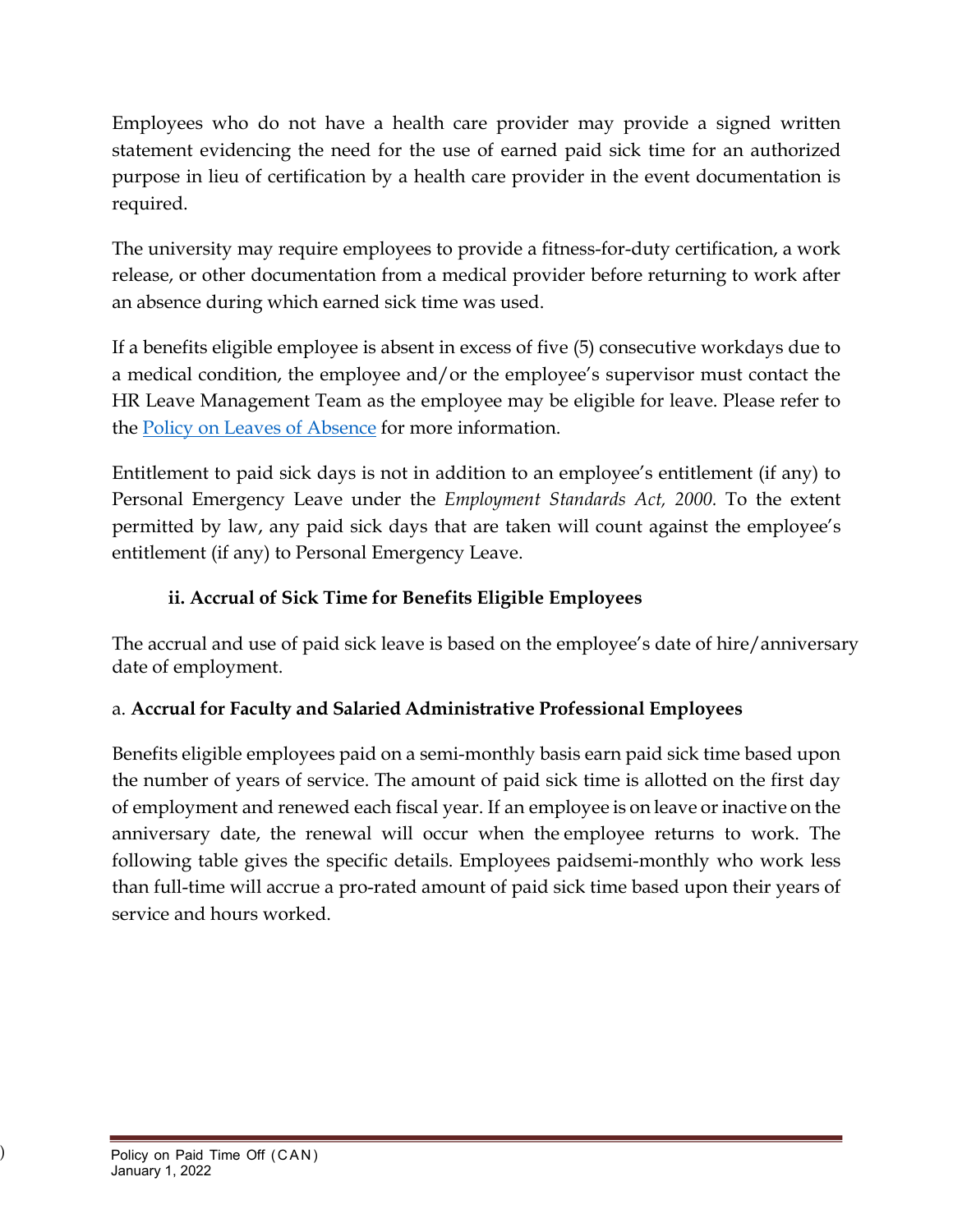| <b>Years of Service</b>            | Paid Sick Time at Full Pay |
|------------------------------------|----------------------------|
| Up to 2 years of completed service | 22 days                    |
|                                    |                            |
|                                    |                            |
|                                    |                            |
| Over 2 years of completed service  | 44 days                    |
| and less than 7 years of completed |                            |
| service                            |                            |
| Over 7 years of completed service  | 66 days                    |

# b. **Accrual for Hourly Office and Support Employees**

All benefits eligible personnel paid weekly earn paid sick time at the rate of one day for each complete month of service. Earned paid sick time may be carried forward from year to year up to a maximum of 150 workdays.

#### **iii. Accrual of Sick Time for Eligible Part-time and Temporary Employees**

The accrual and use of paid sick leave is based on the employee's date of hire/anniversary date of employment.

Part-time and temporary employees are entitled to accrue one hour of paid sick time for every 30 hours worked up to a maximum of 40 hours of paid sick time per year. Employees may carry over up to 40 hours of unused earned sick time to the next year. Employees, however, cannot use more than 40 hours of earned sick time in a year.

#### **iv. Payout of Paid Sick Time**

The university does not make a lump sum payment for unused earned paid sick time. Upon separation from employment, all accrued paid sick time is automatically forfeited.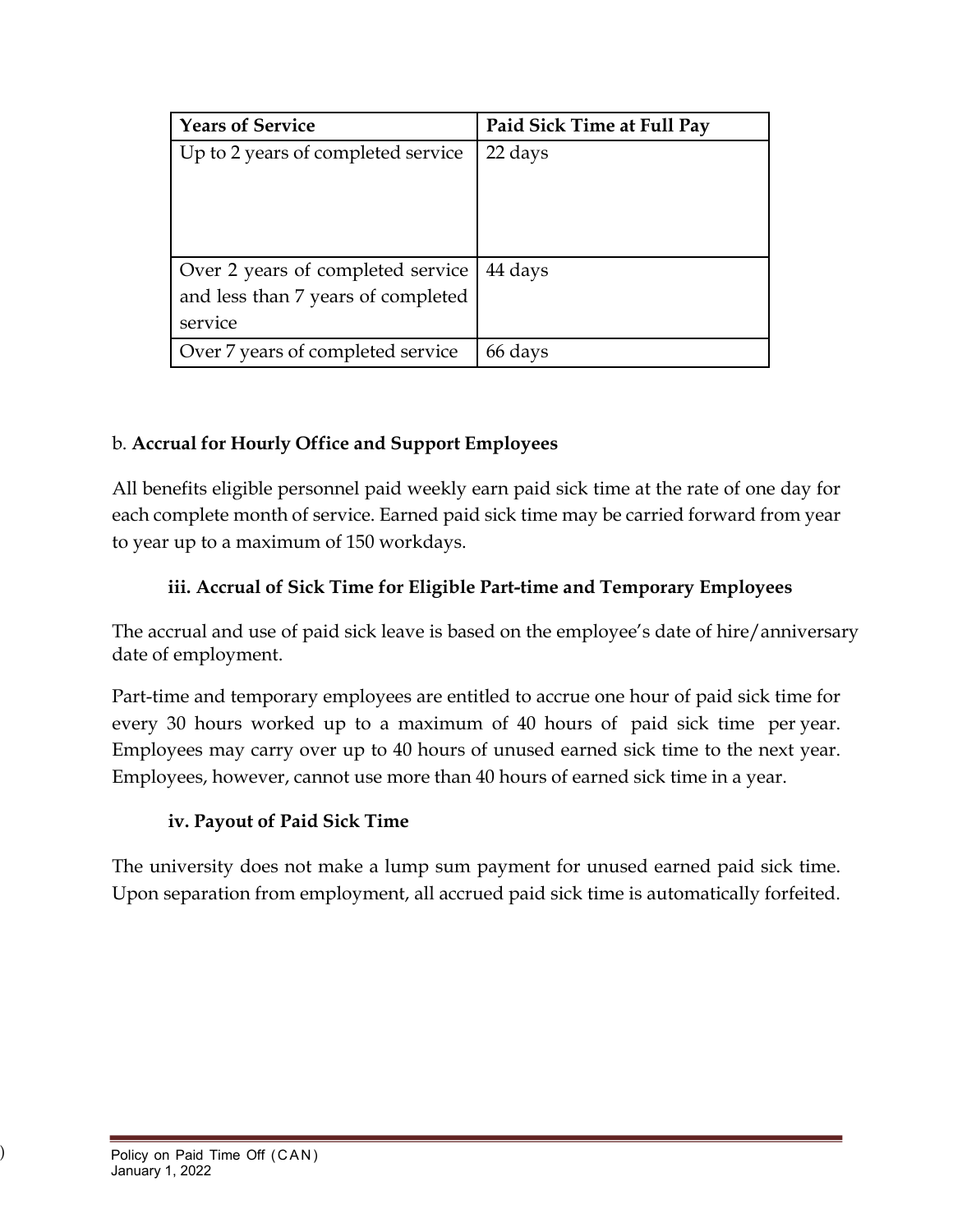#### **B. Personal Time**

#### **Use of Personal Time for benefits eligible employees**

Eligible employees may use up to three days of earned paid sick time as personal days for personal matters including, but not limited to, parent/teacher conferences, and other personal appointments. This benefit allows the use of up to three days of accrued or allotted sick time annually each fiscal year. This time is not cumulative from year to year, cannot be carried forward, and must be pre-arranged withthe manager.

#### **C. Vacation**

#### **i. Use of Vacation Time for benefits eligible employees**

The university encourages employees to use their accrued vacation time. Vacation time may only be taken with prior approval of the employee's supervisor. Vacation days must be accrued before taken.

#### **ii. Accrual, Rollover, and Payout of Accrued Vacation Time**

The university's vacation entitlement year in Ontario runs from July 1<sup>st</sup> to June 30<sup>th</sup> of each year. Vacation time is accrued monthly. Deadlines for taking vacation will be administered in accordance with applicable provincial employment standards legislation. The university has the right to schedule an employee's vacation as well as an obligation to ensure that the vacation time is scheduled and taken by the applicable deadline. Any vacation time in excess of the statutorily prescribed minimum (currently 10 days) cannot be carried forward into subsequent vacation entitlement years.

While efforts will be made to honour vacation requests, employees are advised to provide their manager with as much notice as possible of their preferred vacation time. Vacation requests made with insufficient notice, and/or requests that conflict with the university's business needs may be refused.

Any unused accrued vacation time will be paid with the employee's last paycheque upon separation from the university. In the case of the death of an employee, vacation accrued and not taken will be paid to the estate of the employee. The university will not pay an employee for unused vacation days, except to the extent required by law.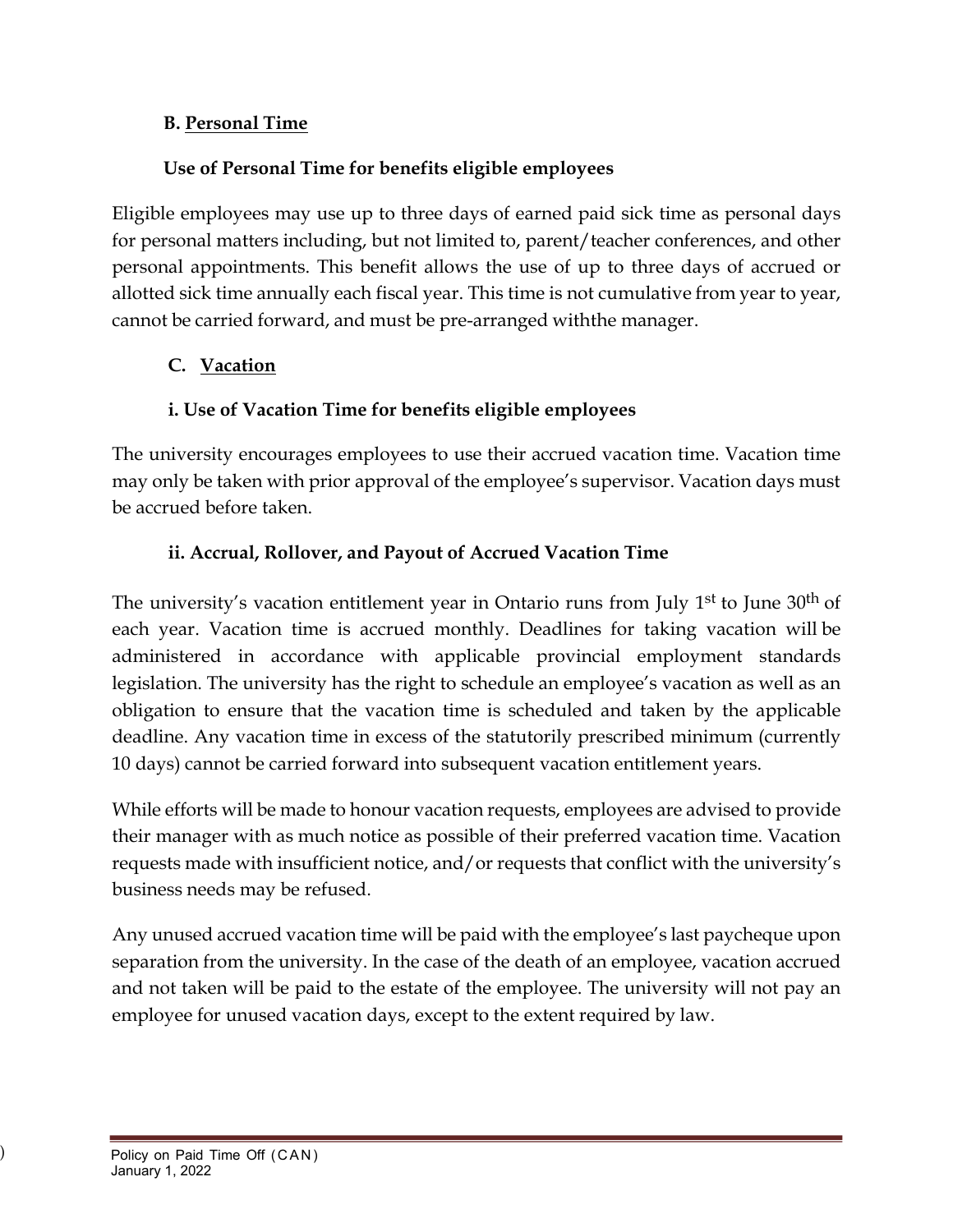For rates of accrual, please see the Vacation Accrual Rate Addendum, attached to this policy or visit the HR [Service](https://service.northeastern.edu/hr?id=index_hr) Center . Employees who work less than full-time accrue vacation on a pro-rated basis.

# **D. Statutory Holidays**

University employees are entitled to receive paid time off to celebrate provincially designated statutory holidays, in accordance with applicable employment standards legislation.

An employee is not entitled to holiday pay if he or she is on an unapproved absence from work on scheduled workdays immediately preceding or following the scheduled holidays, unless the day off was approved by the supervisor.

The holiday schedule is determined by the university and posted on the **HR** Service [Center](https://service.northeastern.edu/hr?id=index_hr) each year for the upcoming year.

#### **E. Other Paid Time Off**

The university provides for other paid time off, such as bereavement leave, payment for jury duty service, and other situations where an employee must be absent from work. Please refer to the Policy on Leaves of Absence and the [HR Service Center](https://service.northeastern.edu/hr?id=index_hr) for details.

#### **IV. Additional Information**

Each department is responsible for managing the records of its employees' paid time off benefits.

More detailed information regarding paid time off in accordance with this policy is provided on the [HR Service Center.](https://service.northeastern.edu/hr?id=index_hr)

# **V. Contact Information**

For questions about this policy, please contact the [HR Service Center.](https://service.northeastern.edu/hr?id=index_hr) HR Customer Service Center: 250 Columbus Place; 617-373-2230